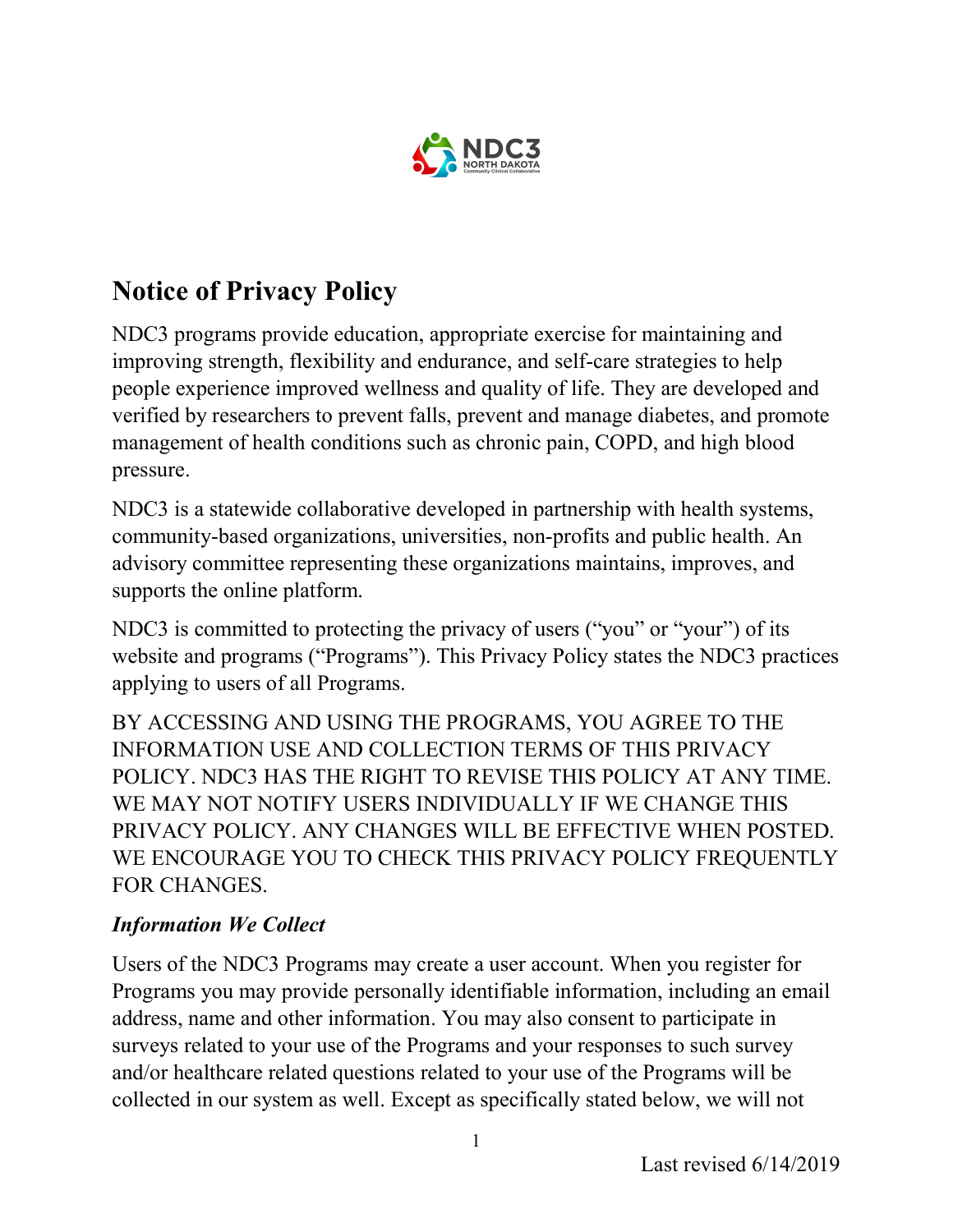

provide your personal information to any third parties without your express consent. For purposes of this Privacy Policy, personal information includes all information or data that is specific to you and may be used to determine your identity, such as contact information (names, addresses, phone numbers, and email addresses) and any survey or healthcare related responses you provide related to the Programs.

NDC3 may also collect non-personal information regarding your use of the Programs with operational tools such as cookies, web log files, and user IP addresses ("Usage Information"). NDC3 may use Usage Information and other system information to process automatic crash reporting which collects reports of crashes and other technical issues. A crash reporting service automatically collects certain information that does not personally identify you. This other system information used for this crash reporting includes, but is not limited to, device state information, unique device identifiers, device hardware and OS information, and information relating to how the Programs are functioning.

### Use and Disclosure of the Information

We use your personal information to provide the Programs. This personal information will also be provided to certain third party technology services providers as necessary to provide the Programs functionality. Third party technology services providers include software development, application and data hosting, wireless network services providers, and payment processing agents. We are responsible for assuring that these third parties comply with the terms of this Privacy Policy.

NDC3 may also share your personal information with your "related source" which may include your healthcare provider or health plan, when such related source refers you to our Programs or pays for your Programs. If you elect to participate in surveys and/or healthcare related questions related to your use of the Programs, we will share this information with the related source that referred you to our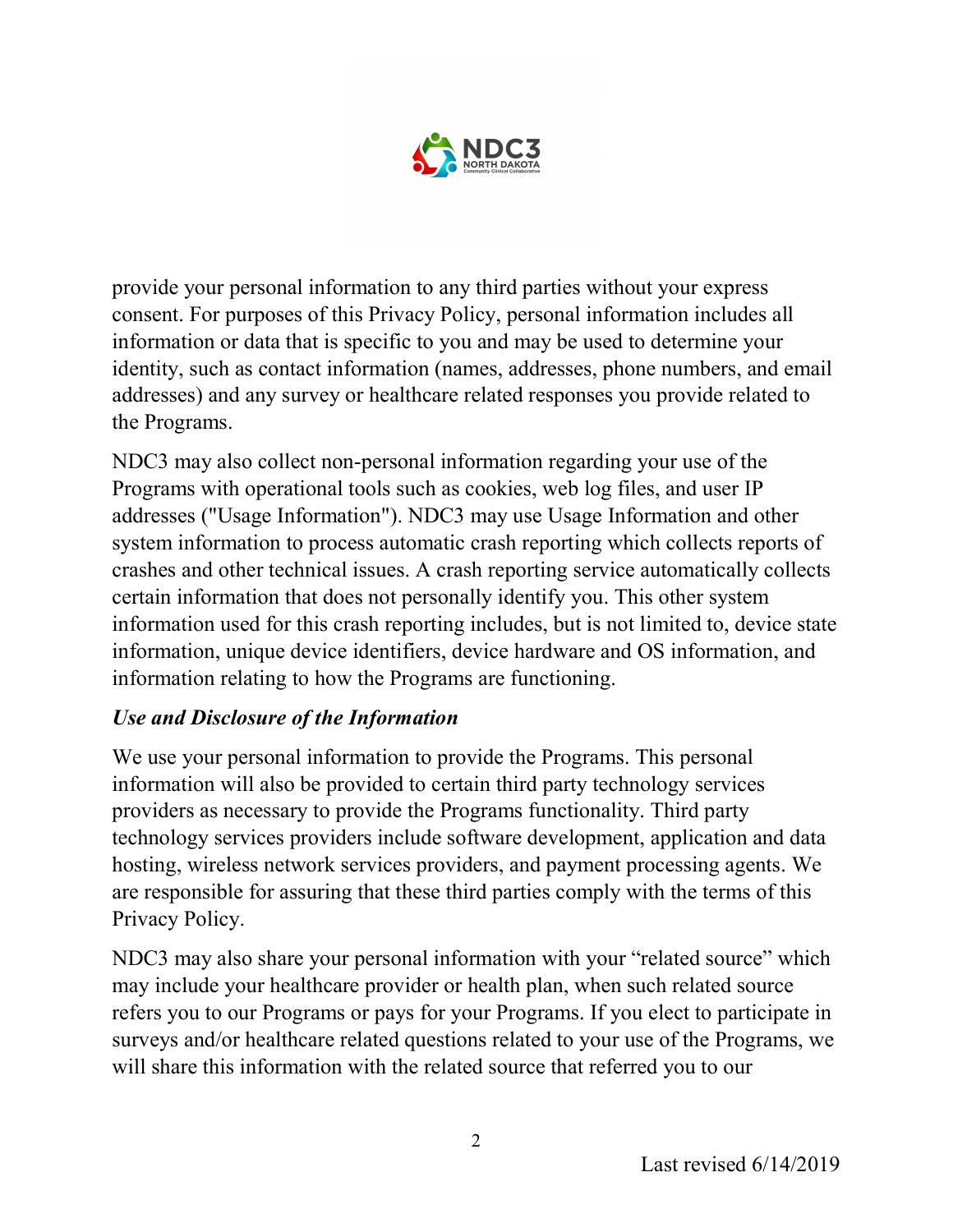

Programs. In addition to the sharing of such personal information, NDC3 may also disclose information related to your use of the Programs to such related source.

Except for our third party technology services providers or as noted for a related source, NDC3 does not voluntarily share personal information with a third party without your prior authorization, unless doing so is necessary (1) to enforce this Privacy Policy, to comply with law, regulation or other legal processes or to protect the rights, property or safety of us or others, (2) to comply with a valid order or process from a government regulator or law enforcement agency, (3) in emergency situations, (4) to protect against misuse or unauthorized use of the Programs, (5) to detect or prevent criminal activity or fraud, or (6) in the event that we or substantially all of our assets are acquired by one or more third parties as a result of an acquisition, merger, sale, reorganization, consolidation or liquidation, in which case your personal information may be one of the transferred assets.

We use the Usage Information to analyze and evaluate the features and functionality of the Programs.

# Tracking Technologies

We track and collect Usage Information via "cookie" files and other software technologies. Cookies are small data files containing a string of characters that are sent to your computer when you visit a website. When you visit the website again, the cookie allows that site to recognize your browser. Cookies may store your user preferences and other information. You can reset your browser to refuse all cookies or to indicate when a cookie is being sent. However, some features of the Services may not function properly without cookies.

### Data Security

Data security is implemented through physical, administrative, and technical safeguards we put in place and operational procedures we follow to protect personal information. We protect your transactions involving personal information over the Internet using Secure Sockets Layer (SSL) technology. We restrict access